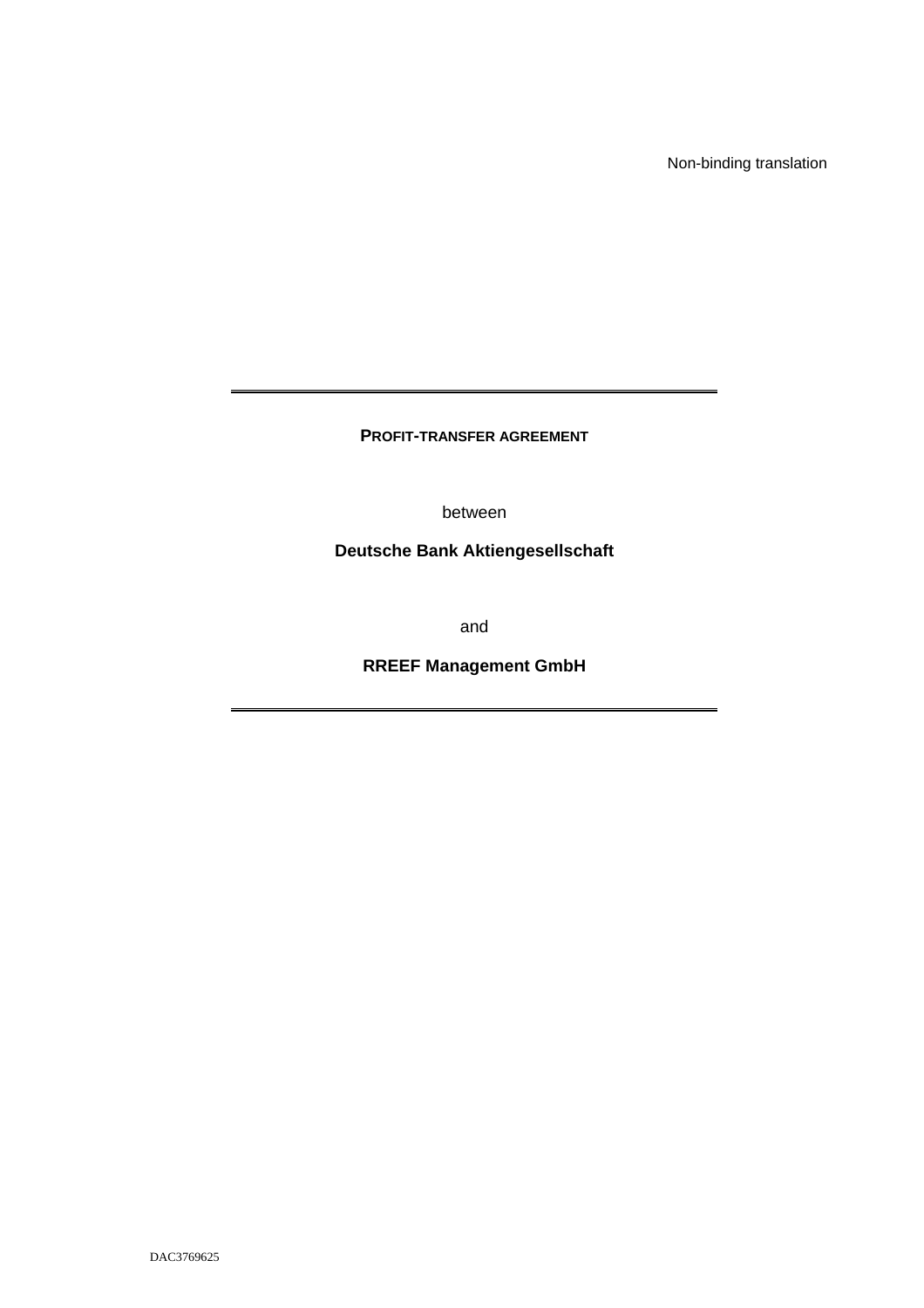# **PROFIT-TRANSFER AGREEMENT**

#### **between**

1. Deutsche Bank Aktiengesellschaft with its headquarters in Frankfurt am Main, entered in the Commercial Register of the District Court of Frankfurt am Main with the number HRB 30 000,

(referred to hereinafter as the **"Parent Company"**)

#### **and**

2. RREEF Management GmbH with its headquarters in Eschborn, entered in the Commercial Register of the District Court of Frankfurt am Main with the number HRB 26724,

(referred to hereinafter as the **"Subsidiary Company"**)

## **Preamble**

A profit-transfer agreement has been in place between the Parent Company and the Subsidiary Company (formerly operating as Deutsche Grundbesitz Management GmbH) since December 19, 2001, the existence of which was entered in the Commercial Register for the Subsidiary Company on September 6, 2002. This agreement is hereby amended and completely rewritten as follows:

#### **§ 1 PROFIT TRANSFER**

 The Subsidiary Company undertakes to pay all of its profits to the Parent Company for the term of this agreement. The scope of profit transfer shall be governed, in addition to and with precedence over § 3 of this agreement, by § 301 of the German Stock Corporation Act in its from time to time applicable version.

### **§ 2 ABSORPTION OF LOSSES**

 For the duration of the agreement, the Parent Company shall be obliged to absorb the Subsidiary Company's losses in accordance with all the provisions of § 302 of the German Stock Corporation Act in its from time to time applicable version.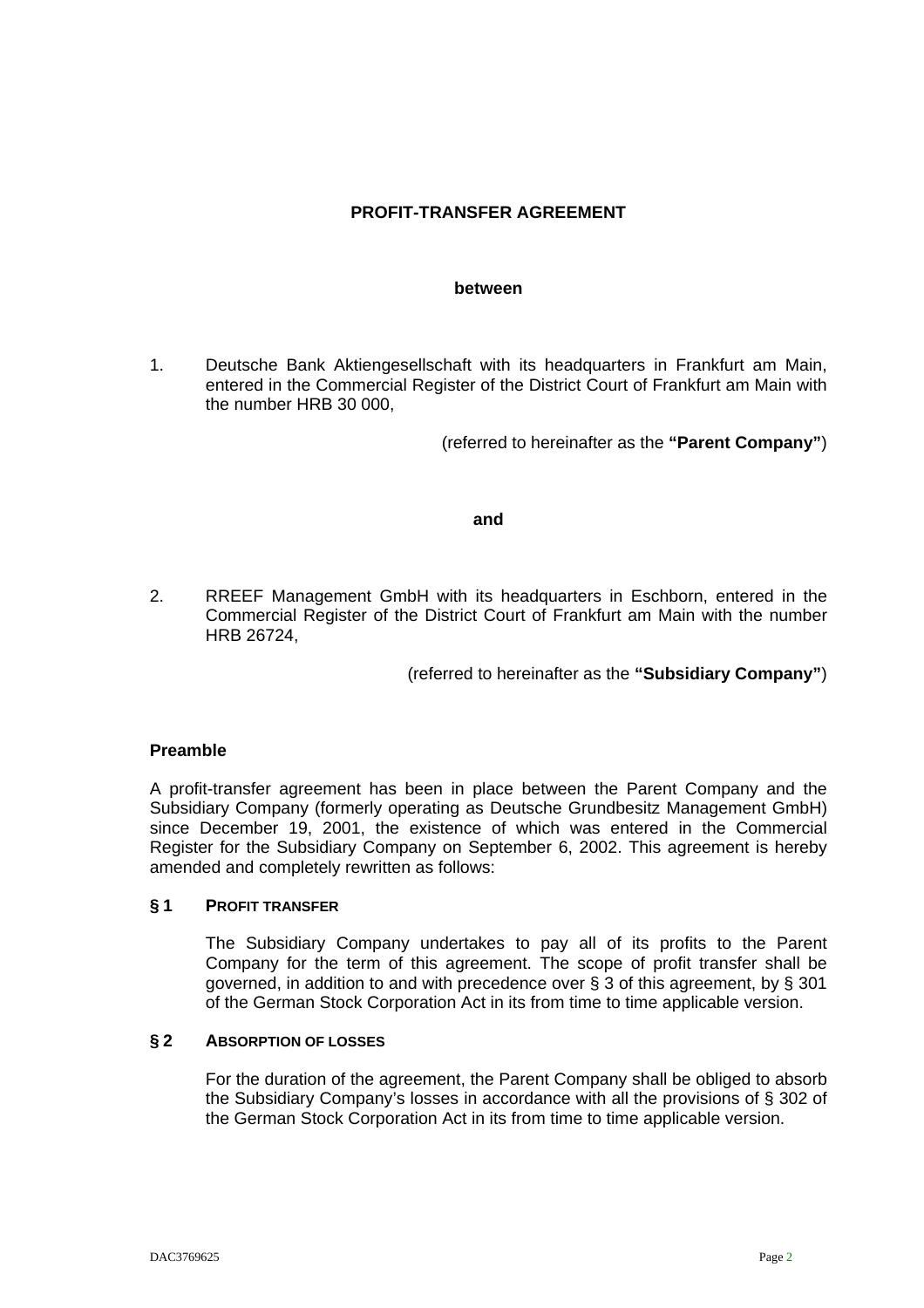### **§ 3 ESTABLISHMENT AND LIQUIDATION OF RESERVES**

- 3.1 The Subsidiary Company may, with the agreement of the Parent Company, place amounts from annual net profit into revenue reserves (§ 272 Para. 3 of German Commercial Code) with the exception of legal reserves, provided this is permitted by commercial law and is economically justified on the basis of a reasonable commercial assessment. Other revenue reserves as defined in § 272 Para. 3 of German Commercial Code established during the term of this agreement on the request of the Parent Company must be liquidated and used to reconcile an annual loss or be transferred as profit.
- 3.2 The transfer of amounts from the liquidation of capital reserves or from revenue reserves and profit carried forward before this agreement comes into force shall be prohibited.

### **§ 4 COMING INTO EFFECT, TERM AND TERMINATION**

- 4.1 In order to come into effect, this agreement requires the approval of the Parent Company's general meeting and the Subsidiary Company's shareholders' meeting.
- 4.2 The agreement came into effect with its entry in the Subsidiary Company's Commercial Register on September 6, 2002, and has applied retroactively since January 1, 2001. The present amended version shall come into effect with its entry in the Subsidiary Company's Commercial Register and apply retroactively from the start of the Subsidiary Company's financial year, in which the amendment becomes effective.
- 4.3 The agreement shall be concluded for an indefinite period, however, it shall apply until 31.12.2014 at the earliest, and/or, where the amendment is only entered in the Commercial Register after 31.12.2010, until five years after the end of the Subsidiary Company's financial year, in which the amendment retroactively came into effect (minimum term). By giving six months' notice, the agreement may be terminated in writing for the first time at the end of the minimum term, and thereafter at the end of a financial year.
- 4.4 This agreement may be terminated with immediate effect, at any time, where there is substantial cause. Substantial causes shall be seen, in particular, in case of the sale or contribution of the holding by the Parent Company, the merger, division or liquidation of the Parent Company or the Subsidiary Company.

### **§ 5 SEVERABILITY CLAUSE**

Should one or more of the provisions of this agreement be or become invalid, ineffective or unenforceable, in whole or part, the validity or enforceability of the other provisions thereof shall remain unaffected by this. The invalid, ineffective or unenforceable provision shall be deemed to have been replaced by an effective and enforceable provision, which as closely as possible legally and economically corresponds to the definite or possible intentions of the parties when concluding